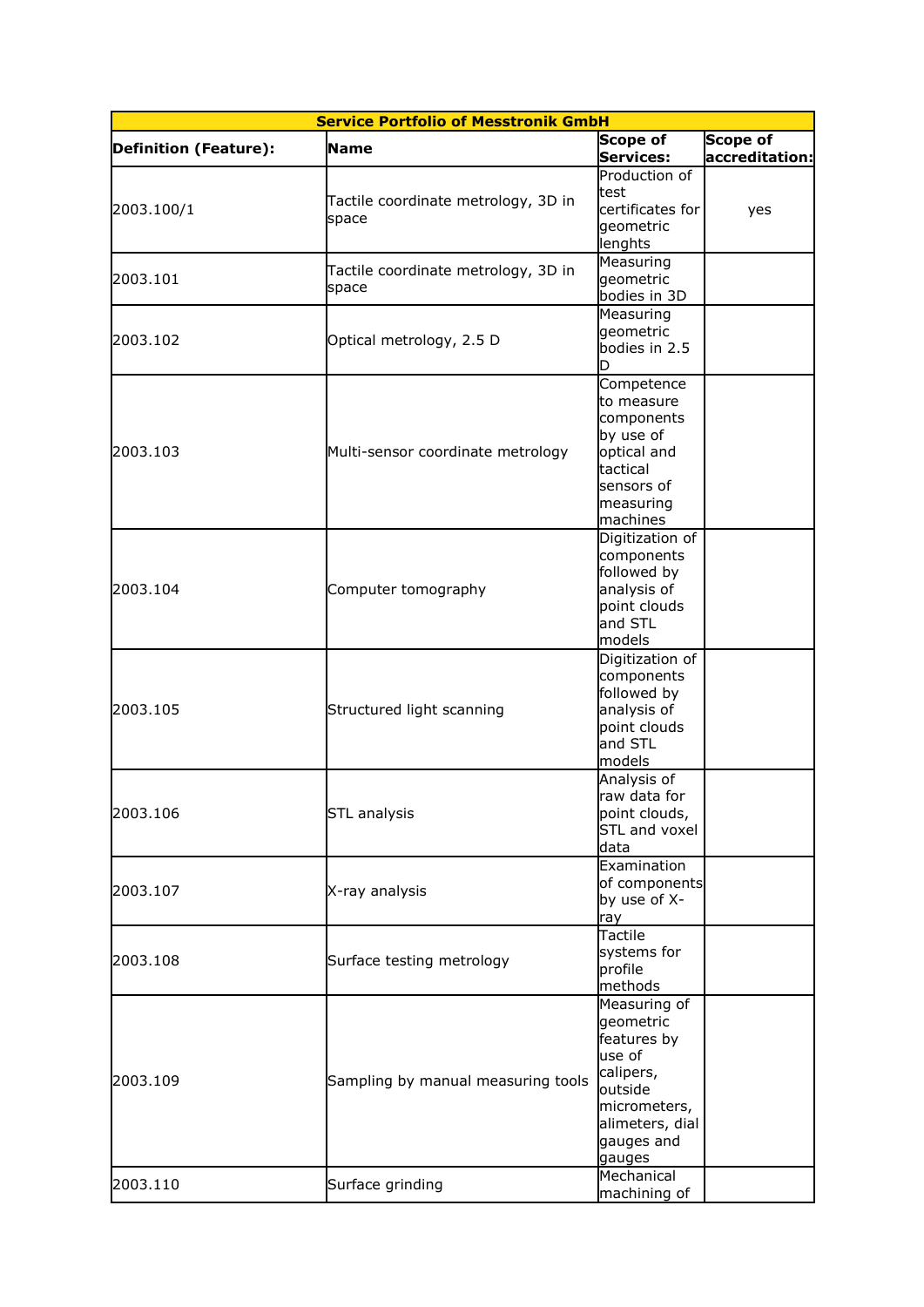|          |                                                       | metal<br>materials                                                                                                                                                                                                      |
|----------|-------------------------------------------------------|-------------------------------------------------------------------------------------------------------------------------------------------------------------------------------------------------------------------------|
|          |                                                       |                                                                                                                                                                                                                         |
| 2003.200 | Generating test certificates                          | Generating<br><b>DAkkS</b> test<br>certificates for<br>geometric<br>lenghts by use<br>lof<br>technologies<br>2003.100                                                                                                   |
| 2003.201 | First article inspection                              | First article<br>inspections by<br>use of<br>technologies                                                                                                                                                               |
| 2003.202 | Tactile metrology                                     | Geometric<br>bodies.<br>creating<br>references: 3-<br>2-1, RPS or<br>multipoint<br>alignment,<br>bestfit                                                                                                                |
| 2003.203 | Special geometrics                                    | Analysis of<br>gears, screws,<br>crankshafts,<br>threads,<br>geometries by<br>mathematic<br>analysis of<br>function.<br>Operated by<br>tactile<br>measurement<br>technology<br>within the<br>scope of<br>accreditation. |
| 2003.204 | Closed                                                | Closed                                                                                                                                                                                                                  |
| 2003.205 | Variance analysis 3D                                  | Analysis of<br>surface<br>variations<br>(false colour<br>images).<br>Tactile, optical<br>or by point<br>clouds.                                                                                                         |
| 2003.206 | Analysis by use of point clouds                       | Sampling and<br>analysis of<br>draws                                                                                                                                                                                    |
| 2003.207 | Y-rax analysis                                        | Analysis of<br>components<br>by X-ray                                                                                                                                                                                   |
| 2003.208 | Surface testing metrology                             | Tactile<br>systems for<br>profile<br>methods,<br>extensive<br>inspection by<br>optical<br>systems                                                                                                                       |
| 2003.209 | Sampling by use of manual<br>measurement technologies | Analysis by<br>use of<br>calipers,                                                                                                                                                                                      |